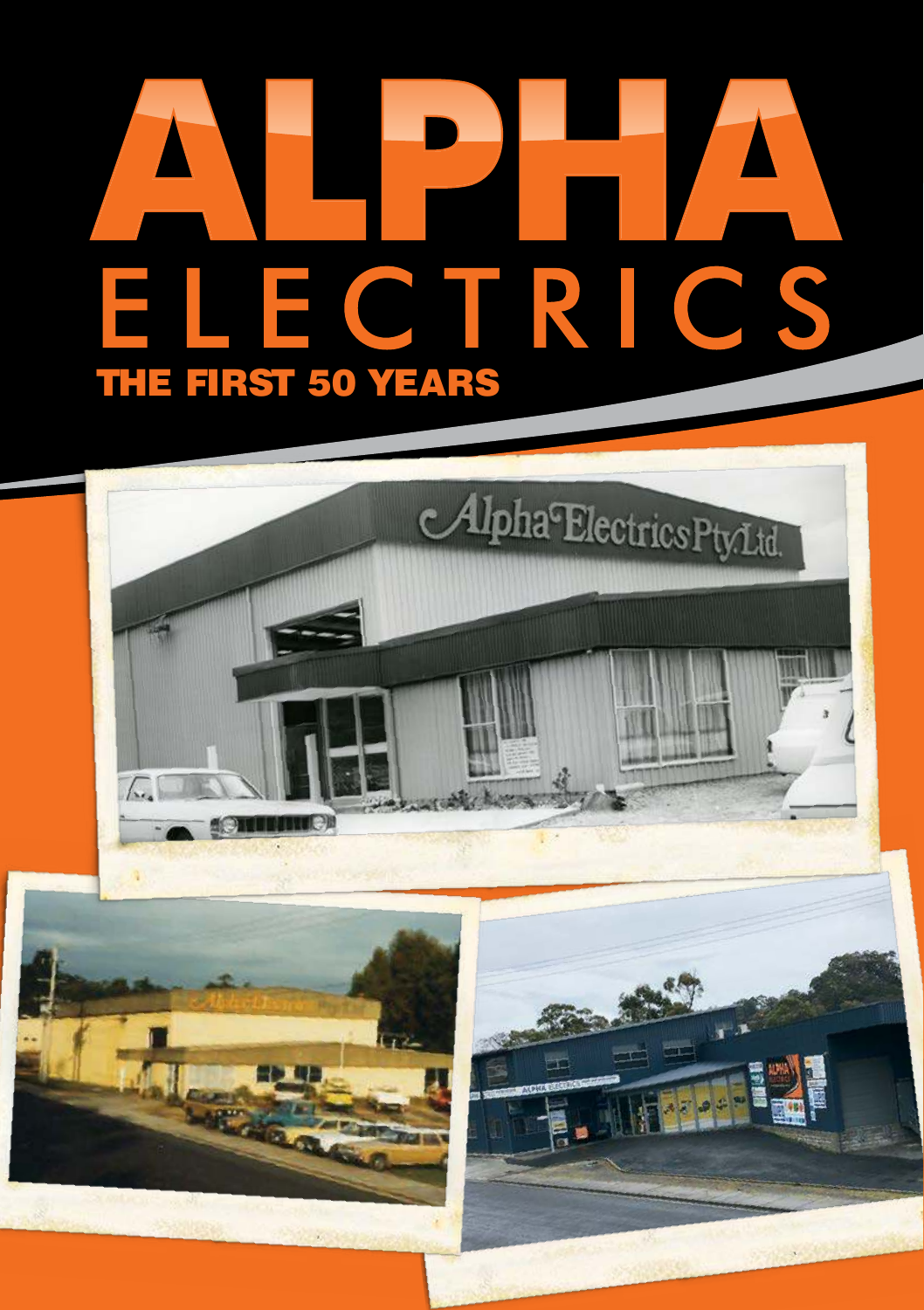Alpha Electrics is a family owned and operated business specialising in the sale and servicing of electric motors, pumps and generators.

It has a proud history of delivering quality solutions, with innovative efficiency and to the highest level of customer satisfaction. The results-driven focus of the business is borne in the respect and trust placed in Alpha Electrics' skilled staff, including many long-time employees who commenced with the company as apprentices.

From the vision and ingenuity of the founding Phillips brothers to today's high tech systems and networked offices in Camdale, Devonport and Hobart, Alpha Electrics recognises and celebrates its first 50 years as the cornerstones of its future success.

#### **Alpha Electrics through the years**

#### 1960's

Alpha Electrics' founder, David Phillips, completed his apprenticeship at Atomic Industries in Launceston in the early 1960's and joined with his foreman in a motor repair business operating from the foreman's house.

By 1967, David sought to go out on his own and he headed west to establish his own business at a time when no other motor repair services were available in the area. West coast mining operations and other large industrial organisations were sending equipment to Launceston for maintenance and appreciated the opening of NW Electric Motor Service in Wivenhoe which specialised in electrical motor rewind and repairs.

It was a challenge at the beginning to service the large motor market as NW Electric Motor Service was a new business still establishing its reputation. The specialist, expensive equipment required for large motor refurbishments also necessitated the addition of mechanical and small engine repairs to the new company's service offering.

The site was basic and with a dirt floor but David had a great level of ingenuity and technical skill and soon expanded his client base to include small motor repairs for Motor Electrics in Burnie and Jacklins Sawmill in Somerset among many others.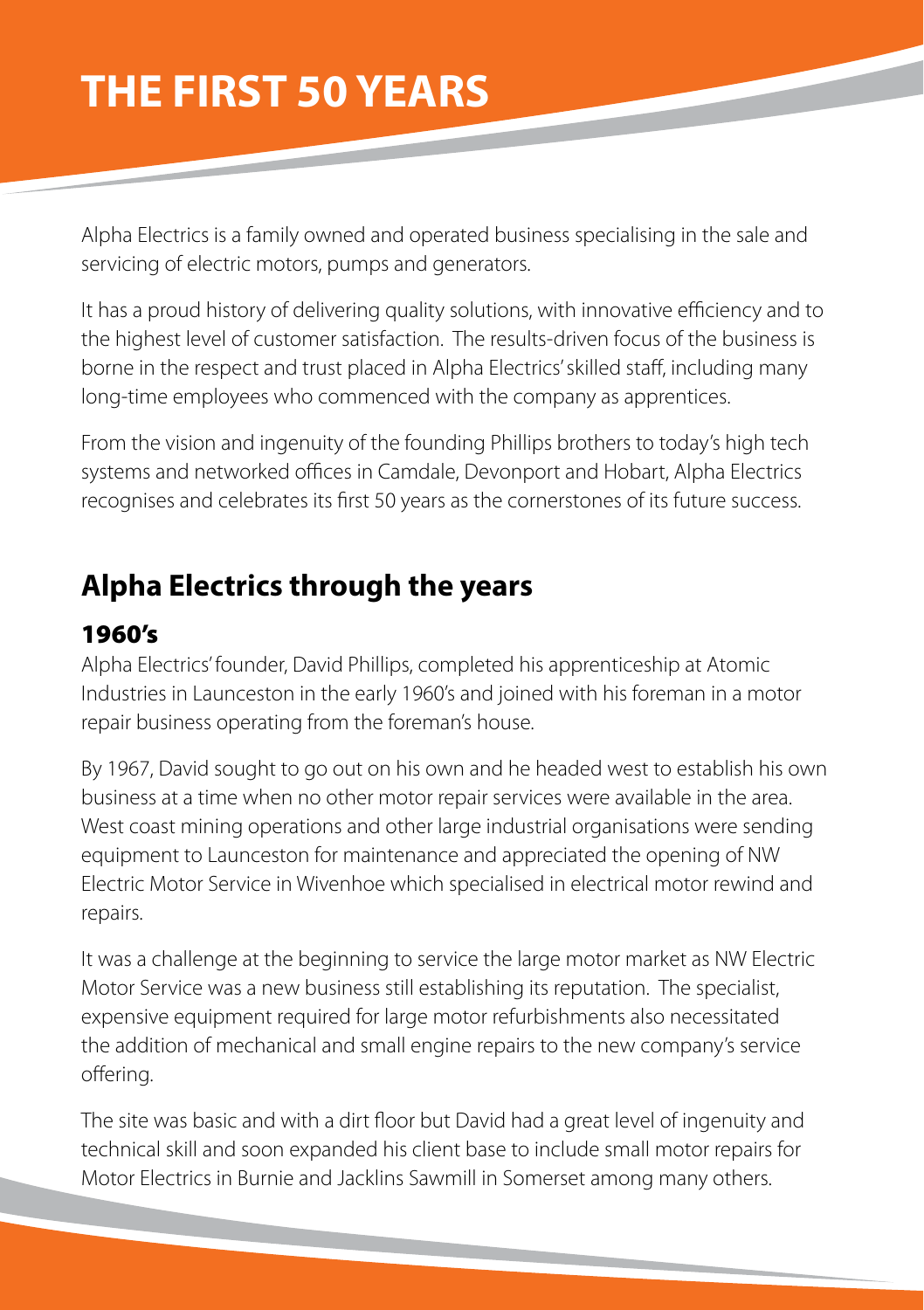At this time, repairs were regularly conducted on automotive generators, starter motors, power tools and other small electric motors.

As business grew, David took on his first apprentice, Tim Easton, in what was to become an ongoing commitment for the business to apprenticeship training and development.

The business's reputation for customer service and commitment to 'work around the clock' on emergency repairs has also been a hallmark since the beginning. David worked overnight to repair a 40HP motor for the Somerset sawmill so they could remain operating in an example of the business's commitment to servicing clients. This work ethic has led to a loyal following and much repeat business over the years.

A new workshop was built at the bottom of David's South Burnie house block and in 1969 the business was relocated to this Devon Street site. With the move came a name change to Alpha Electrics Pty Ltd – a new era in mechanical and electric motor services had begun in Tasmania.

As the first in the region to be offering motor repair services, the name Alpha Electrics was selected to capitalise on another first – the listing in the then ubiquitous printed telephone directory.

Fifteen months after the Alpha Electrics business began, David's younger brother Barry moved from Launceston to join the company. Barry had also completed his electrical apprenticeship at Atomic Industries and had been selfemployed, busy with small motor repairs. The pair launched into their new partnerships with a working capital of around \$100.

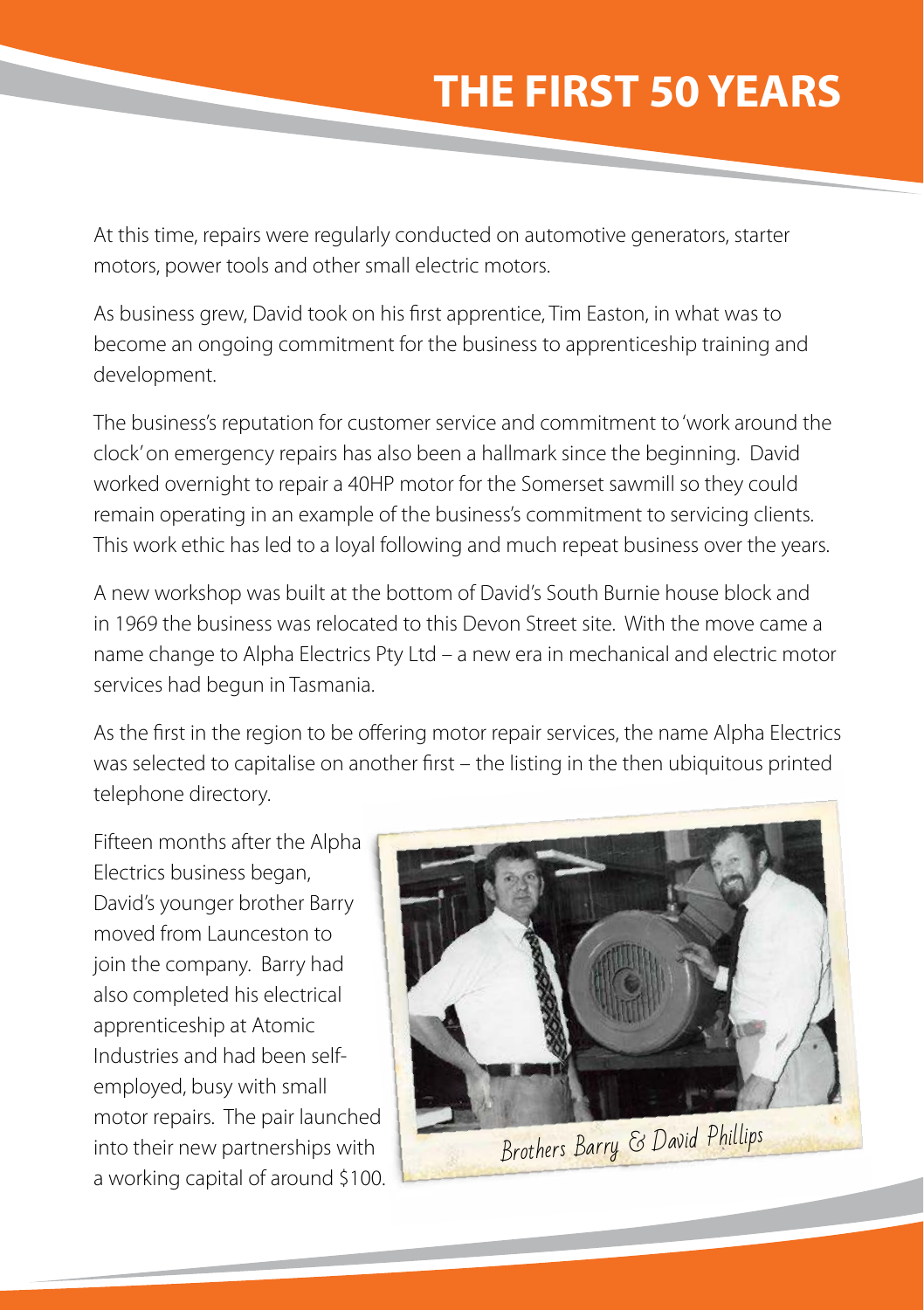To the end of the 1960's, Alpha Electrics grew steadily with the addition of apprentices including Anthony Butler, David Austin, Robert Crick, Bryan Farrow, Charlie Trevarthen and Peter Bottle and an office assistant in Jan Anders. Another hallmark of the business was established in this era, linked to the culture established by the founding Phillips' brothers, to have long-serving employees who take pride in the quality of their work.

Key client industries in this era were mining, forestry and equipment manufacturing.

"I'd been working for five years with a partner in our Launceston motor repair business before making the break and moving to the North West coast. Prior to that I was the first apprentice at Atomic Industries, making hot water cylinders.

"I hired a shed in Wivenhoe for \$7 a week. The Savage River mine had just opened and there were only auto electricians operating in the local area. All of the big equipment repairs were going through to Hobart or Launceston. I could see the potential, but in the beginning the work was very slack and I had to take on car and generator repairs to make ends meet.

"When I look back I'm not sure how I did it. I probably didn't think too much about it at the time, I just got in and did what I could to keep it going. At one point I down-graded my car from a three year old station wagon to an older English Humber to get some extra cash. My wife was very supportive too which made all the difference.

"The only way to build up the business was by door knocking. I'd head out and talk to whichever business would see me. They were a bit doubtful of the capabilities of just one person and were used to sending their repair jobs away. Gradually I got a reputation for good work and word of mouth did the rest. We were listed in the Yellow Pages, but didn't do any other advertising. We settled on the name Alpha Electrics after my original suggestion of 'Electric Motor Service' was ruled out by the authorities as being too descriptive to register.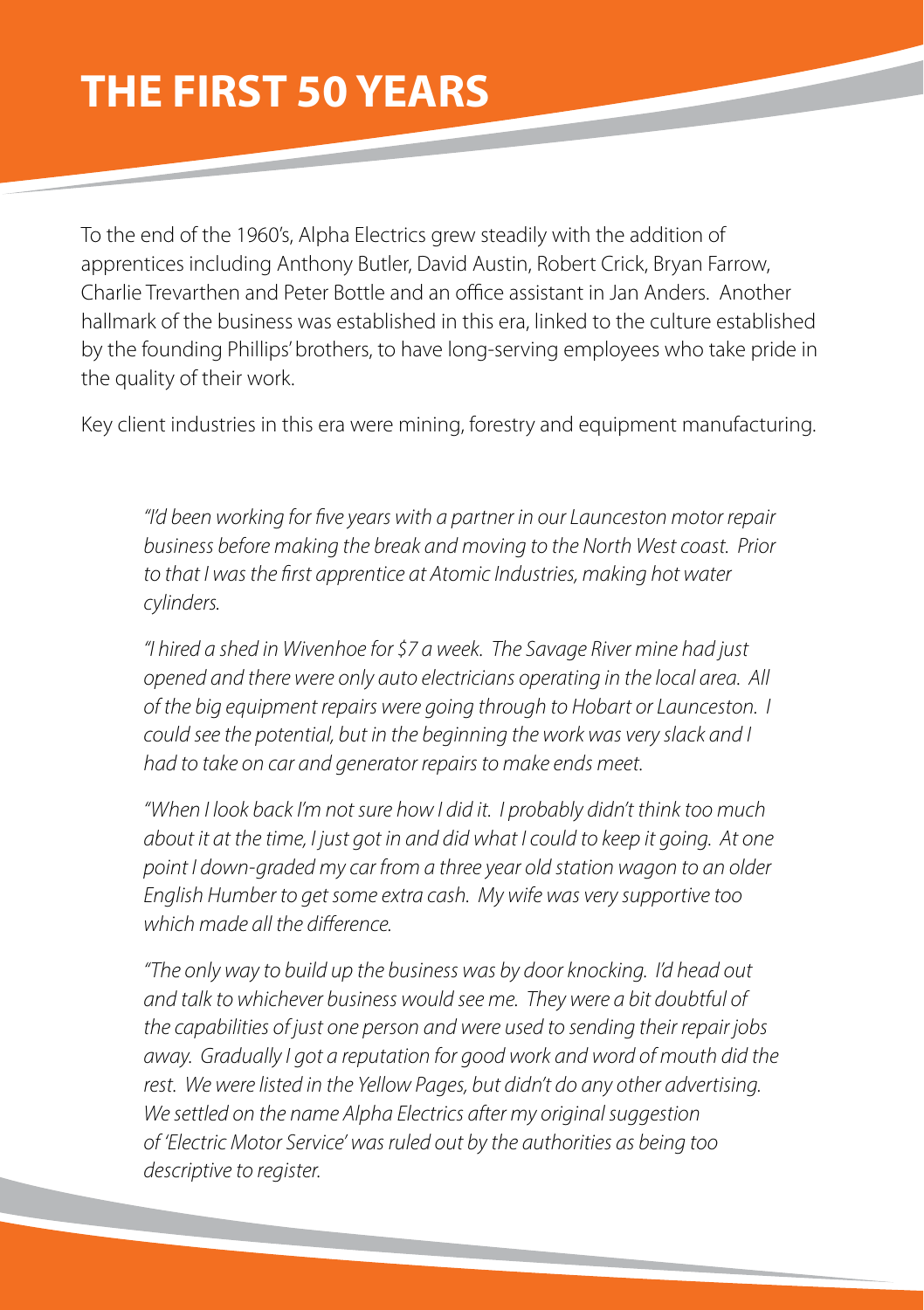"We began working on irrigation pumps and sawmill motors. It was pretty desperate in the beginning. I called in on Roy Dudley at Motor Electrics; he probably saved my life with the small motor jobs he sent my way.

"After 12 months on my own, I put on Tim Easton as an apprentice. My brother then came over to join the business as a partner in 1969. Over the next 4 to 5 years we were able to put on an apprentice every year. The West Coast mines became a big source of business for us.

"My brother Barry was the driving force; he had a vision for the business and so he took on the business development side and I ran the workshop. We got on well and worked well together as a team, sharing the responsibility.

"It was a pretty relaxed workplace with a fair bit of colourful language. Everyone had a nickname. We worked hard with overtime and Saturday mornings when we needed to and would respond to customer calls for help at 3 or 4 in the morning, but we also took long lunches at the Top of the Town if there wasn't an urgent job on the go.

"It felt like a second family; we didn't have many friends outside of work. We held Christmas parties together and went to the Pieman four-wheel driving.

"Given the different conditions back then, we also managed to be a pretty accident-free workplace. I recall one incident, though, where Robert Crick the foreman broke his wrist and that got us in trouble with his mother because he was an up-and-coming tennis player.

"Over time we were given large jobs that were previously sent to Melbourne and that led to the move to the bigger site at Camdale. We designed and built a coil extractor to strip the coils from old motors. It was a rugged piece of gear and I don't think it was ever patented but it certainly saved us a lot of time.

"A meeting of Electrical Engineers from all different businesses was held on the coast and that helped boost the business further, because one of the engineers spoke about the good work being done by Alpha Electrics and that led to more enquiries and work.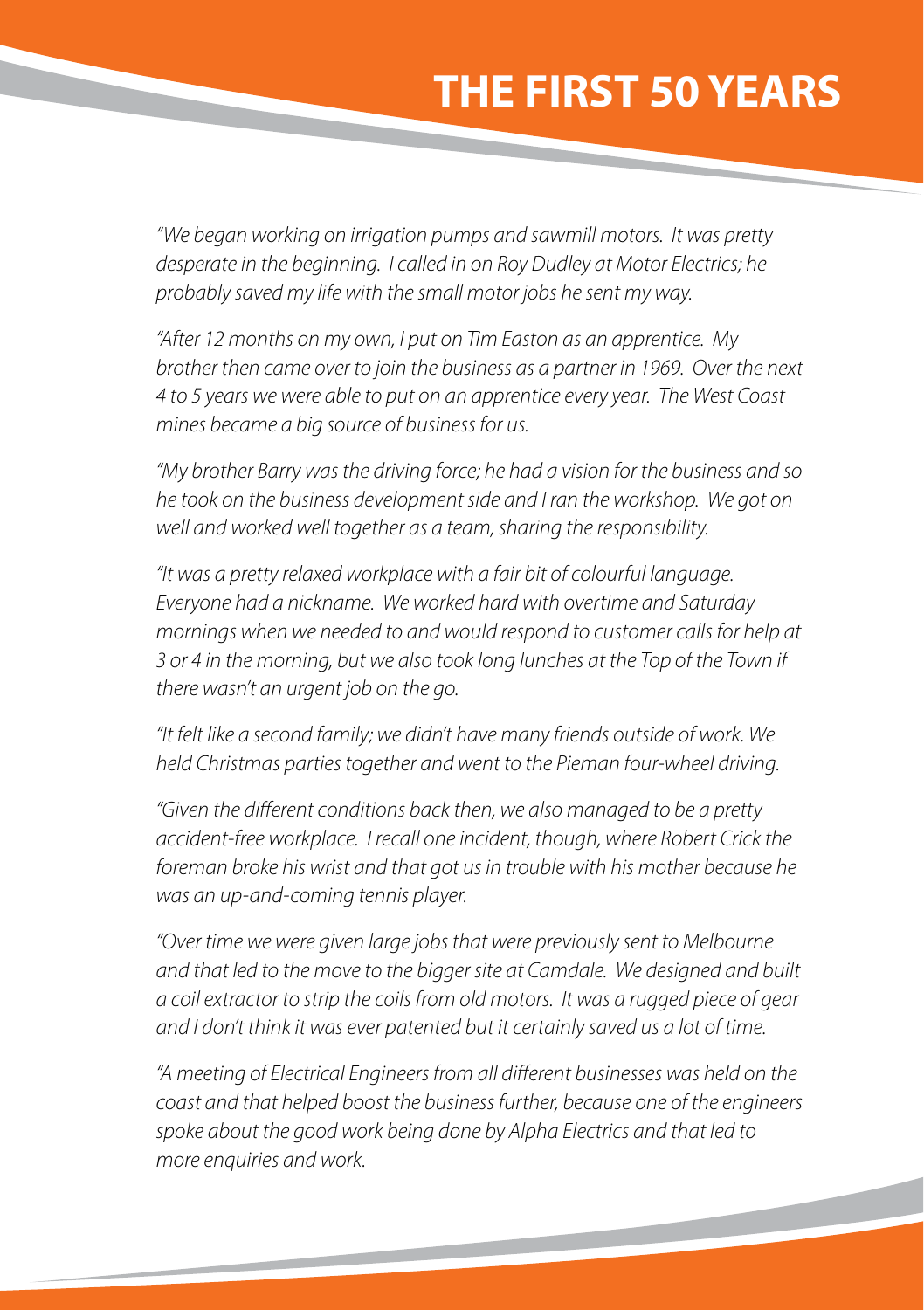"Being in the Electrical Apparatus Society gave us access to new, better equipment. I travelled to the United States three times to check out the displays and we ended up installing a burnout oven. There was about half a million dollars of equipment in the workshop by the time I left.

"I prefer the hands-on work and it got to the point where I'd rather be repairing motors than worrying about running the whole business. That's when I knew it was time to hand it on.

"I missed the company of the people after I left. I still drive past places where I used to work on motors and I think about time spent servicing them. It's good to know Alpha Electrics is still in there making a difference today."

#### **David Phillips**

#### 1970's

With the business growth, came the need to find bigger premises. This decade saw Alpha Electrics open a branch office in Launceston, another in Stony Rise Road Devonport, and relocate the founding business to a custom built facility in Scarfe Street, Camdale.

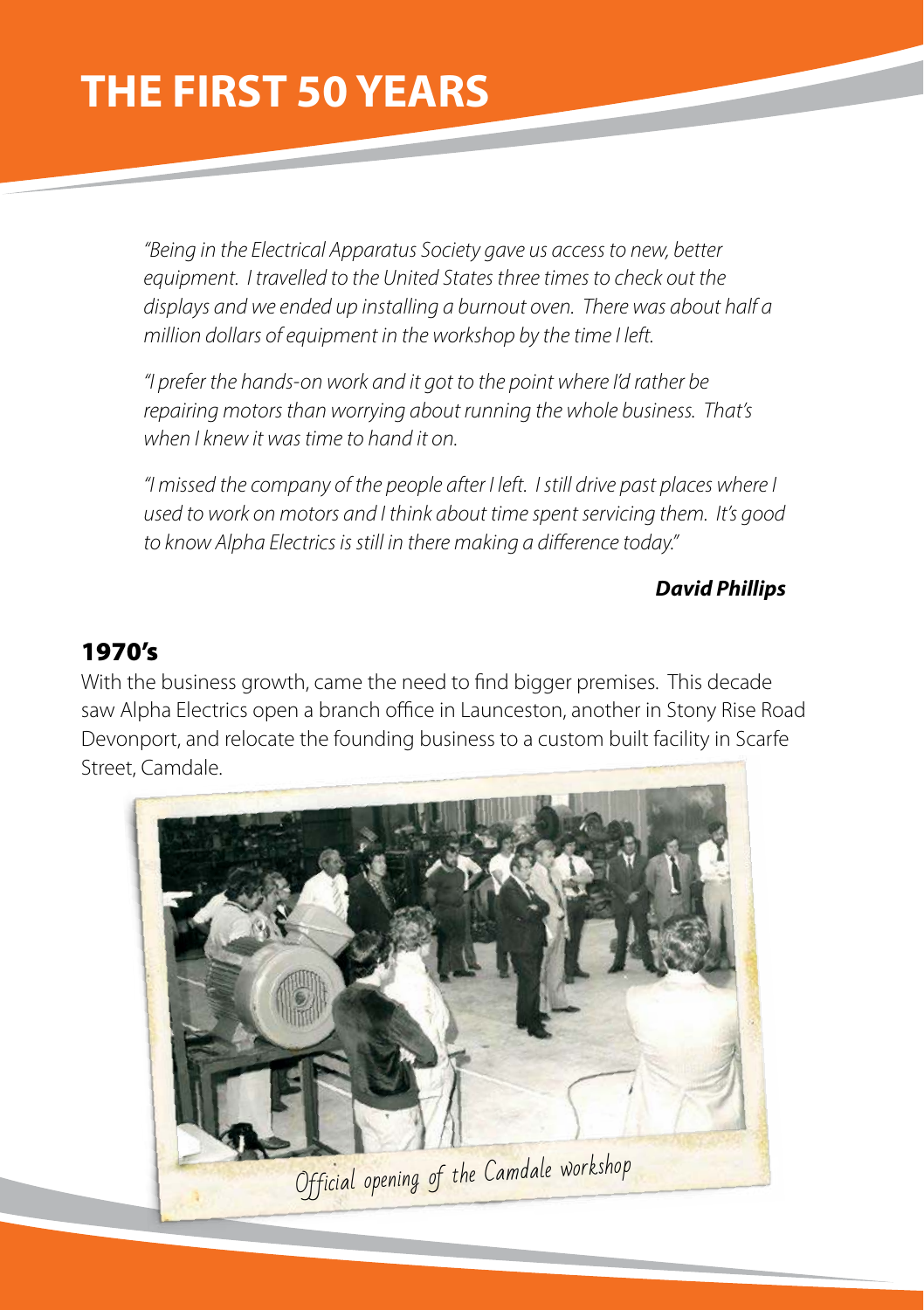The Camdale move was well supported by family and the company's 11 tradesmen and six apprentices. Bryan Farrow's father built the business sign and David's wife, Shirley Anne and Barry's wife, Marina both assisted with painting and decorating while their children lent a hand with tidying the site ahead of the grand opening in March of 1977. David's daughter, Tricia, would one day go on to work for the business and be part of its 50-year milestone. David's sons Michael, Darren and Steven would also be involved with Steven becoming a Director in the early 2000's and Michael completing his apprenticeship and later managing the Burnie office.



The workshop floor space expanded to 531 sq metres with the 1977 move, five times the size of the Wivenhoe site. An adjoining office of 167.2 sq metres housed the business's administration. Mr Hilton Phillips, Barry and David's father was one of many to attend the facility opening.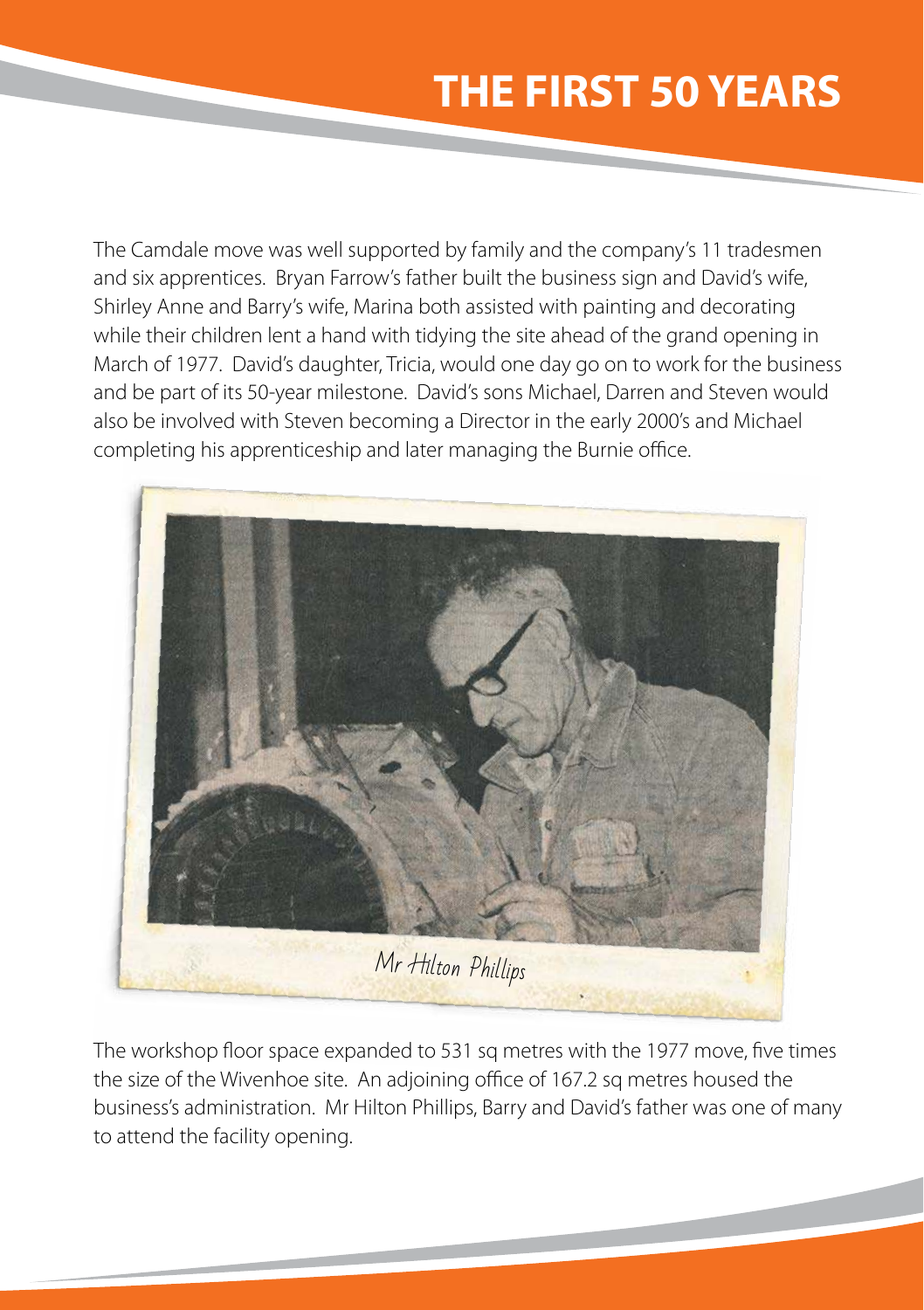Work was consistently busy with workdays of 15 to 16 hours not uncommon as the business became firmly established in Tasmania. Alpha Electrics was specialising in electric motor rewinding and repairs to industrial electrical equipment. Repairs to the Lake Margaret generator for the Mount Lyell Mining and Railway Co was an example of the industrial services offered by the business at this time.

Alpha Electrics was also the sole Tasmanian stockist of McKay Dynamics' Barlow-Westward AC and DC geared motors, disc brakes and geared brake motors, the Singapore-made Teco AC drives and Taiwanese Burt motors ranging from 0.5 to 100HP. The business was committed to servicing the products it sold and retained a product range closely aligned to electric motors.

In 1977, the workshop housed an overhead travelling crane with a lift capacity of 7.5 tonnes. Recognising limitations in the manual operations of the business, the two brothers designed and arranged construction of a coil extractor which was first commissioned at the Camdale opening. This unique machine enabled multiple electrical winding components to be removed from old motors simultaneously; delivering a new level of speed and safety to the task.

In the same year the business relocated to Camdale, it extended its reach into new motor-based sectors of irrigation and pumping. Alpha Irrigation operated as a division of Alpha Electrics, offering equipment and servicing initially from the Camdale and Launceston facilities and later incorporating a Devonport site at Stony Rise. There was limited choice in the irrigation supply market in Tasmania at the time; an opportunity that Alpha Irrigation capitalised upon with its offers of one-stop design, sales and servicing.

Alpha Irrigation was appointed the Tasmanian agent for Trailco travelling irrigators, the IEL industrial pump and irrigator range and associated equipment. Non-exclusive sales rights were also held by the business for IBC, Davey and Onga pressure pumps.

When opened, the 300 sq metre Stony Rise Road branch housed a three-tonne travelling overhead crane in addition to storage areas, offices and a showroom. The opening was officially made by then Mayor of Devonport, Ald Kerry Berwick and was attended by approximately 100 engineers, contractors and local industry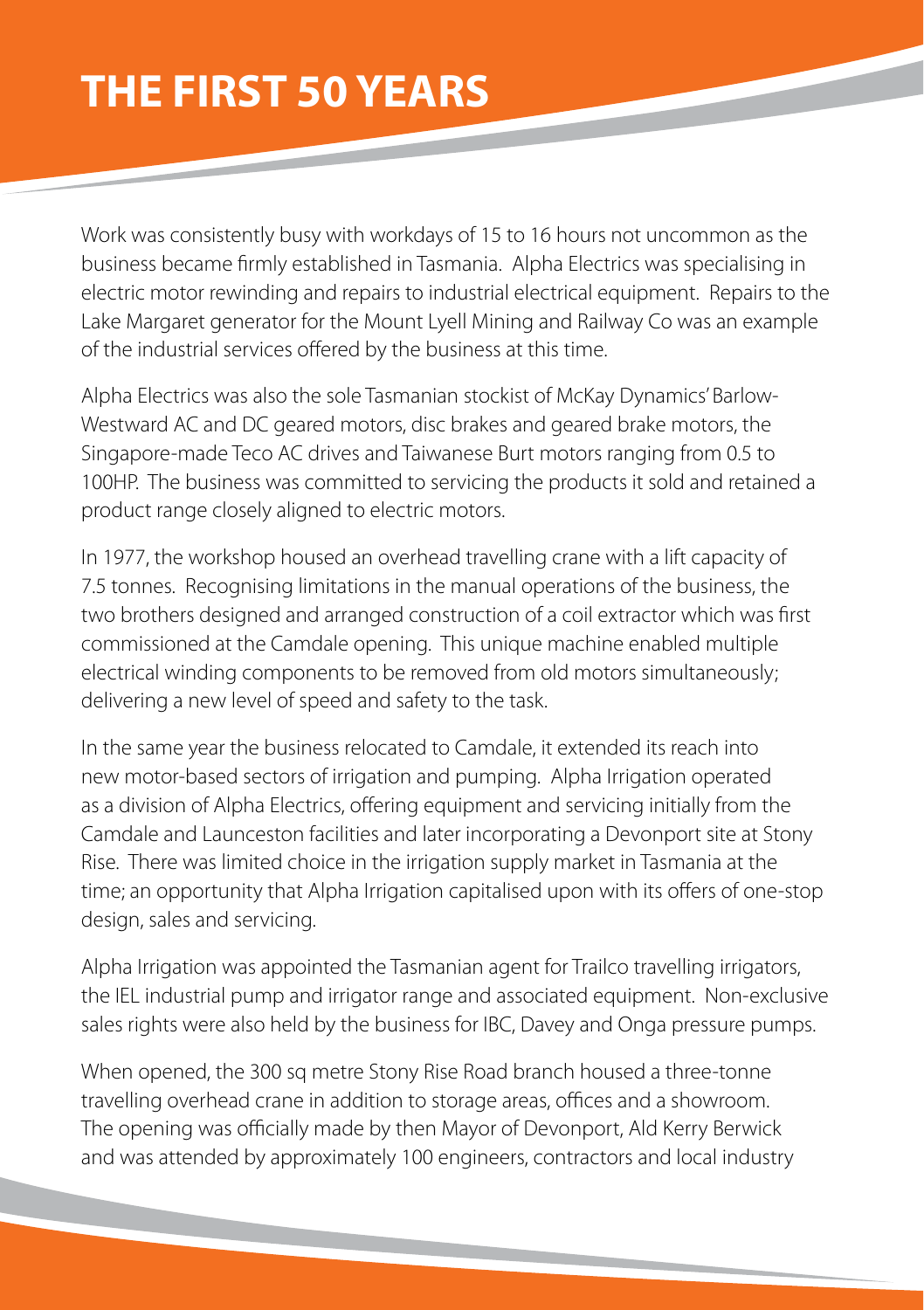representatives who heard presentations from Melbourne-based representatives of stocked products including Barlow-Westward, Delairco and MTE control gear.

The Devonport facility manager was David Austin – who completed his apprenticeship at Alpha Electrics Burnie - with one tradesman specialising in irrigation (Andrew Cooper) and one apprentice electrical mechanic on site.

Alpha Electrics had a steady intake of apprentices throughout the 1970's, with annual additions of students undertaking their Electrical Mechanical training. This base course was supplemented by specialised motor winding and armature tuition by Alpha Electrics to account for their client's specialised requirements. There were no shortage of rewinds to complete and employees were dedicated to the different tasks of stripping motors or winding with plenty of overtime on offer.

Key client industries in this era were mining, agriculture and electrical utilities.

"It was my first job, straight out of school. I was at the employment agency and saw an ad that mentioned electric and motors and thought it might be working with cars. My brother dropped me off on the first day and I walked in to the Wivenhoe site, but couldn't see a workshop, only a gravel track with a shed covered in blackberries. A fellow appeared and said 'Are you looking for me?' and I said 'Don't know. Who are you?' It was David Phillips and that was my first interaction with him in what would become a 50-year association.

"The workshop was only about 10 metres by 4 metres with a dirt floor at one end and concrete slab at the other. It was all hand tools back then and my first task was to take apart motors. I got interested in it and enjoyed the work. I would hand wind motors using a bit of timber with nails in it. It took hours. The site cat would sit on my feet for warmth during those long jobs.

"When we moved to South Burnie, we were right on the railway line. It soon grew from three of us, to five then kept growing. We'd set each other challenges to see who could complete tasks the quickest. Country music was played continuously. They were long days with a steady amount of work. We sometimes worked Christmas Day if a customer needed it.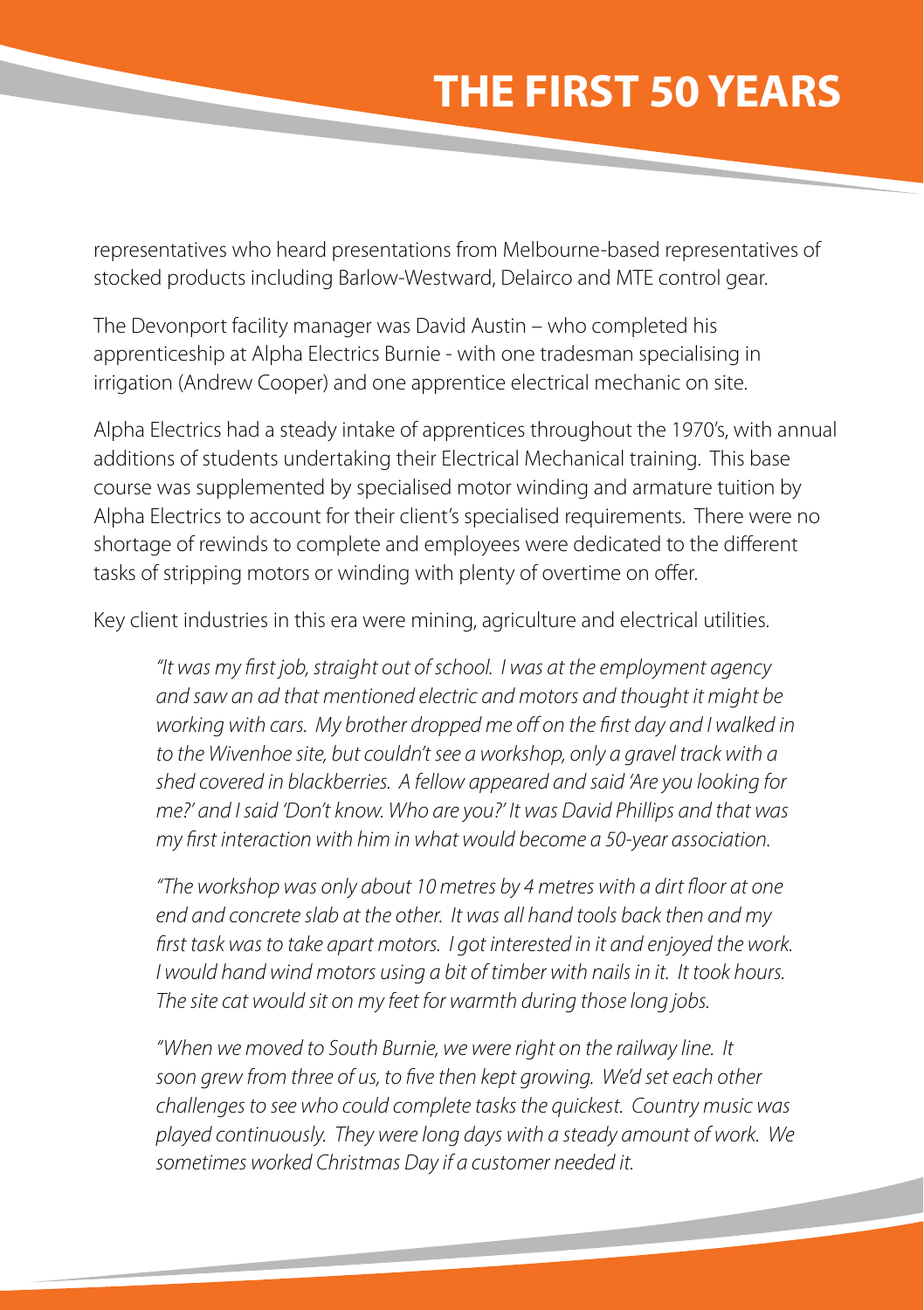"We socialised together too – camping trips to Sandy Cape, counter meals on weekends; not just the staff but their families too.

"The work is all about problem solving. Every fix required a different solution and was very hands-on. The work was pioneering in a lot of ways. It's satisfying to bring a motor back to life and is a good trade combining a lot of different skills if you've got the mettle for it.

"It's much more technical now with big advancements in test gear and controllers. But at the end of the day, it's still a set of coils with a shaft that turns.

"Alpha Electrics is a unique business that at its core gives good service to customers. The in-house experience and knowledge built up over its 50 years is a real achievement. It's been a good ride I guess."

 **Tim Easton**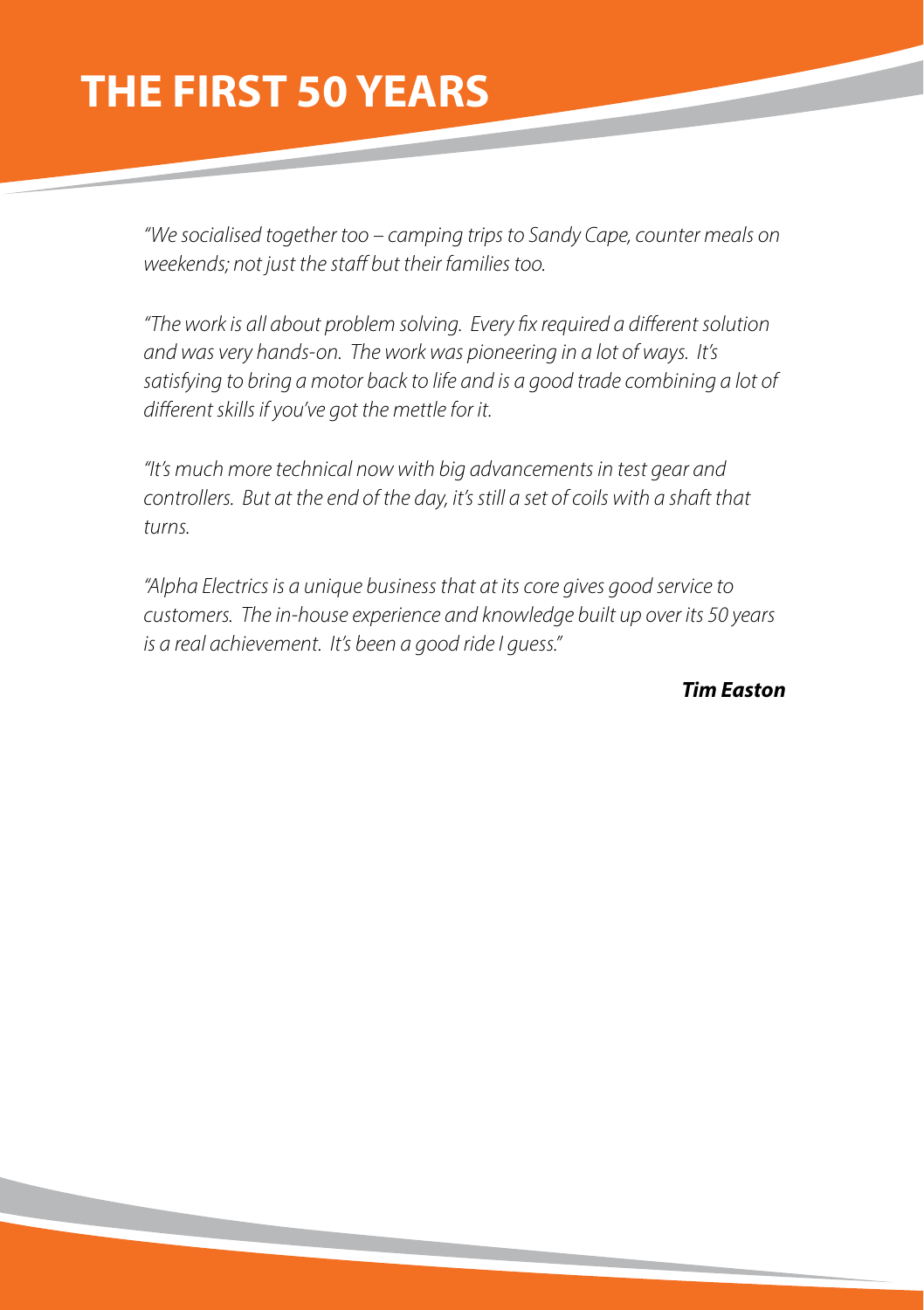#### 1980's

This decade was a period of steady growth for Alpha Electrics and by the end of the '80s there were branches operating in Camdale, Devonport, Hobart and Launceston and an employee base of 30 people, 21 of which were at the Camdale site. It was an era when mechanical repairs were common and replacements were considered expensive and unnecessary when a fix could be implemented instead.

David and Barry were joint managing directors with David focused on workshop management and Barry on sales and general business management. They shared the responsibility of running the business under a common work ethic aimed at achieving both employee and customer satisfaction.

In 1987 the business won its biggest competitive contract to date with a \$250,000 tender to supply 184 Teco electric motors to Aberfoyle's Hellyer Ore Concentrator on the West Coast. Alpha Electrics' track record in supplying, servicing and maintaining the machinery was a key factor in its competitive success and remains a feature of the business today. The company's ability to respond to big jobs set it apart, as did the convenience of its North West coast location. Star Electrics in Hobart was considered to be Alpha Electrics' biggest competitor at this time.

Barry Phillips made the decision to retire in 1984 and sold his share of Alpha Electrics to Geelong-based Bob White Electrix, with David continuing as the other share partner.

Key client industries in this era were mining and agriculture. In addition to large motor jobs, the Alpha Electrics team were also turning their hands to Davey pumps, milk vat agitators and other equipment below 75kW.

"Electric motor repair is a particular skill. It requires an eye for detail and a combination of electrical and mechanical knowledge. We did our apprenticeships with electricians. Nowadays apprentices are sent to Victoria for specialist training it has become such a niche skill.

"It wasn't unusual for the Alpha Electrics apprentices to know more about motors than their teachers because of the specialist work that the business was doing. The equipment we had and the jobs we took on couldn't be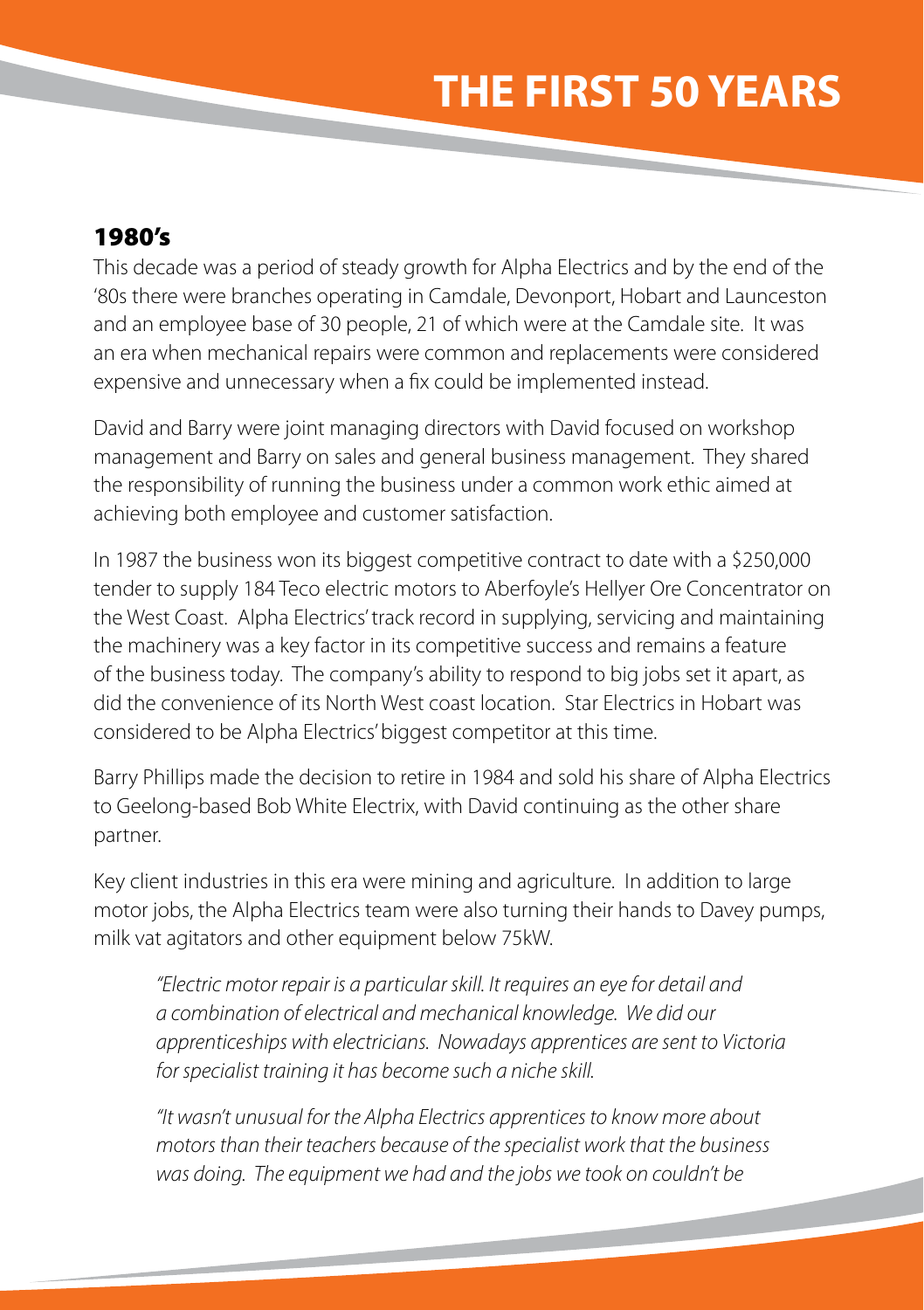experienced anywhere else. If you wanted to be in electric motors, Alpha Electrics was the place to be.

"We used to share Friday night drinks and have a team Christmas dinner at David's house. Before that there were Christmas barbeques at the site office. There was no other business doing what we were, so we had that in common."

#### **Bryan Farrow & Charlie Trevarthen**

#### 1990's

Technical innovation in the 1990's saw an increase in the level of automation in the business, both in the office and workshops.

A business trip to the United States of America as members of the Electrical Apparatus Society triggered the purchase and installation of new equipment including a burnout oven. The oven was installed in Camdale and helped transform a two-hour, manual wire-removal job using gas into a fifteen minute process.

An automatic winding machine and new testing equipment, including portable test machines, streamlined the way of working at Alpha Electrics. In the office, a telex machine improved the efficiency of communication with Singapore-based motor and parts manufacturers and computer programs were also being adopted to replace the historic card-filing systems.

With the business well established, David retires from Alpha Electrics and joins Irrigation Tasmania, transferring management of the business to Michael Phillips.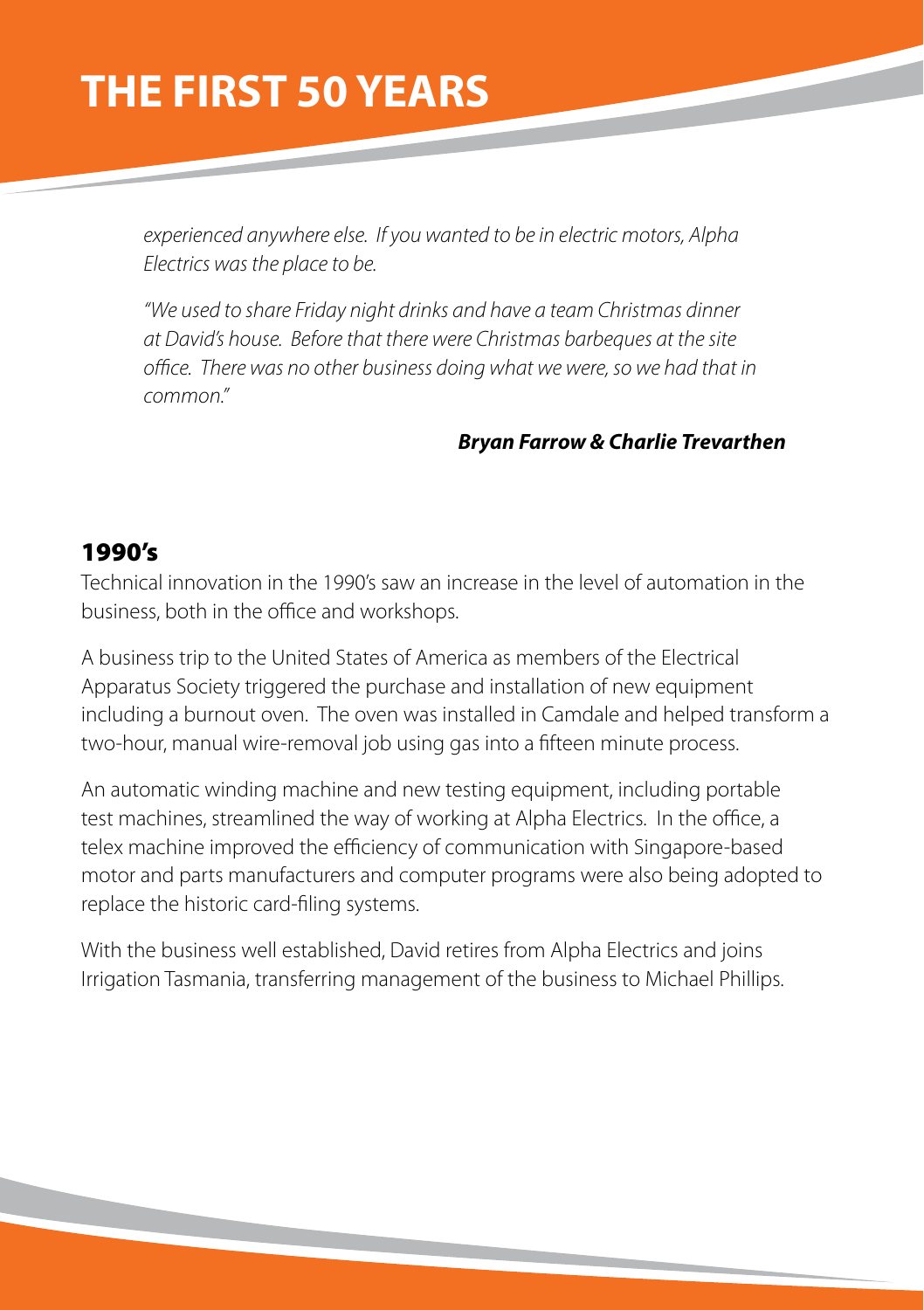#### 2000's

The new millennium commenced a milestone period for Alpha Electrics with the sale of the business to Anthony Butler, Stuart Paine and Steve Phillips being finalised in 2004. As testament to the business culture, all three had completed their apprenticeships with Alpha Electrics and for significant periods of their careers have worked with the company.



A Hobart branch was re-established in 2003 and the company commenced a period of acquisitions, with some businesses retaining established operating names including TasRewinds. TasRewinds was later brought under the Alpha Electrics banner when combined with another acquisition, Timco Electrics. This re-established Alpha Electrics in Devonport and once again made the company a leading electric motor sales and service provider in Tasmania.

In 2005, the Hobart site doubled its floor space to 700sq metres and a new Launceston branch soon followed to accommodate the growing products, services and associated customer base.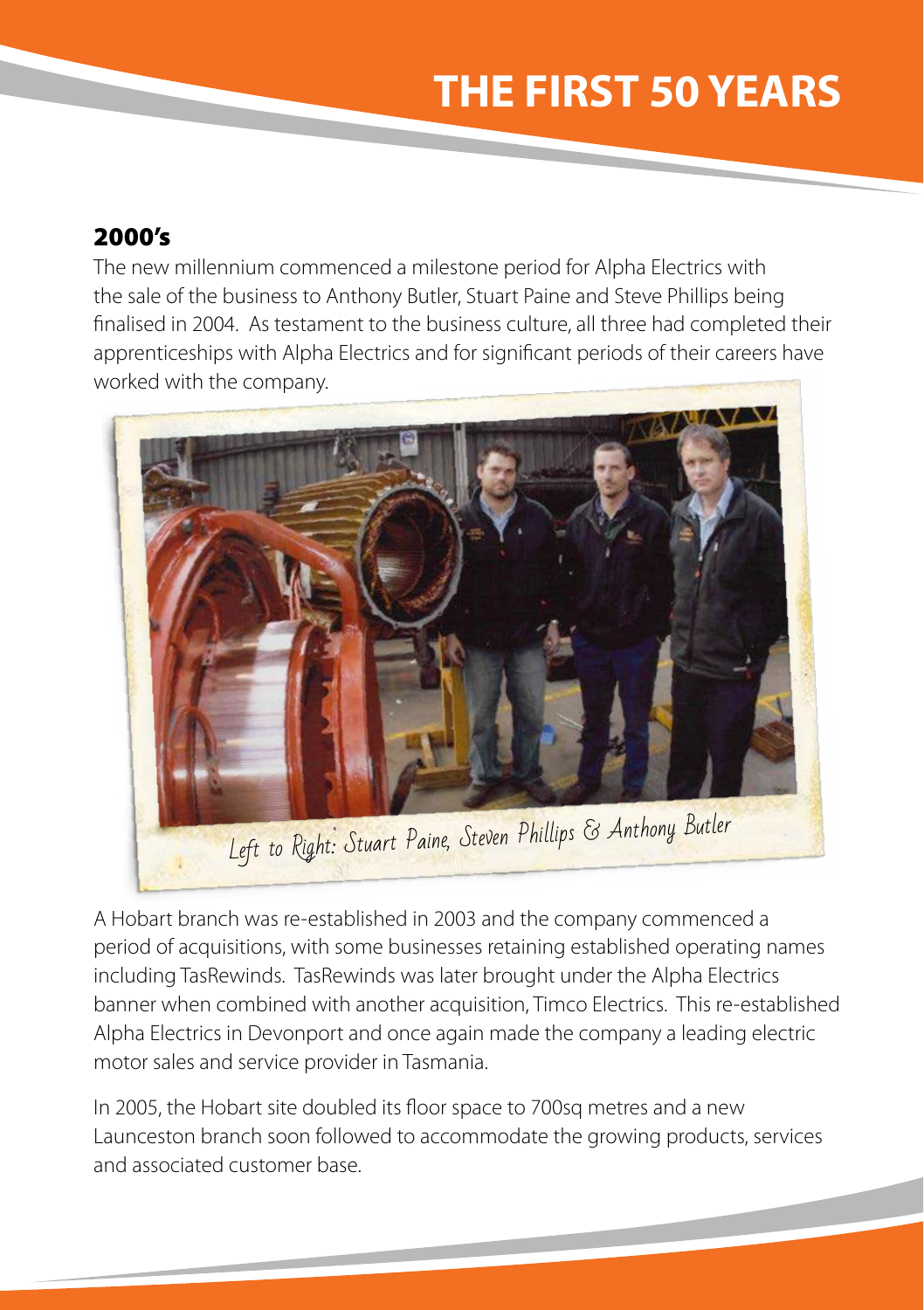By this time, Cape Country had also been integrated into the business with its pump products and maintenance as had Hobart-based welding repair capabilities and two electrical specialists in Martin Smith Electrical and Trevor Grant Electrical.

A significant product line was secured, with Alpha Electrics becoming an authorised sales and service centre for WEG motors. Previously, TECO Australia was supplying component motor in crates delivered to Alpha Electrics for assembly. Given Alpha Electrics' strong track record, the business was being encouraged to establish sales outlets on mainland Australia and pursue distribution beyond Tasmania.

Key client industries in this era were mining, agriculture, aquaculture and manufacturing.

#### 2010's

The Alpha Electrics' Launceston branch was closed in 2010 and subsequent management changes saw Steve Phillips exit as a business owner with his share purchased by Stuart Paine in 2013.

The new decade brought exploration in the bearings market with Alpha Electrics merging with Alpha Bearings around 2014 under the Alpha Electrics name and Damien Johnstone making the transition as a Director into the combined entity.

Branches remained in Devonport and Hobart and the main workshop continued to thrive at the business's head office in Camdale, serviced with two 10 tonne cranes, and 5 tonne and 2.5 tonne forklifts. Significant expansion of equipment and its capacity included doubling the length of the electric baking oven. The need for additional storage sees the business expand into warehouse space adjacent to the Camdale site.

The facility utilises a 10 tonne balancing machine with the capability of balancing rotating equipment up to 8 metres in length and 3 metres in diameter, in what is an upscaling of capacity and capability equal to the business's own journey from strength to strength.

The increased capacity helps Alpha Electrics secure new major contracts, including the largest contract of the company's history with Grange Resources to have two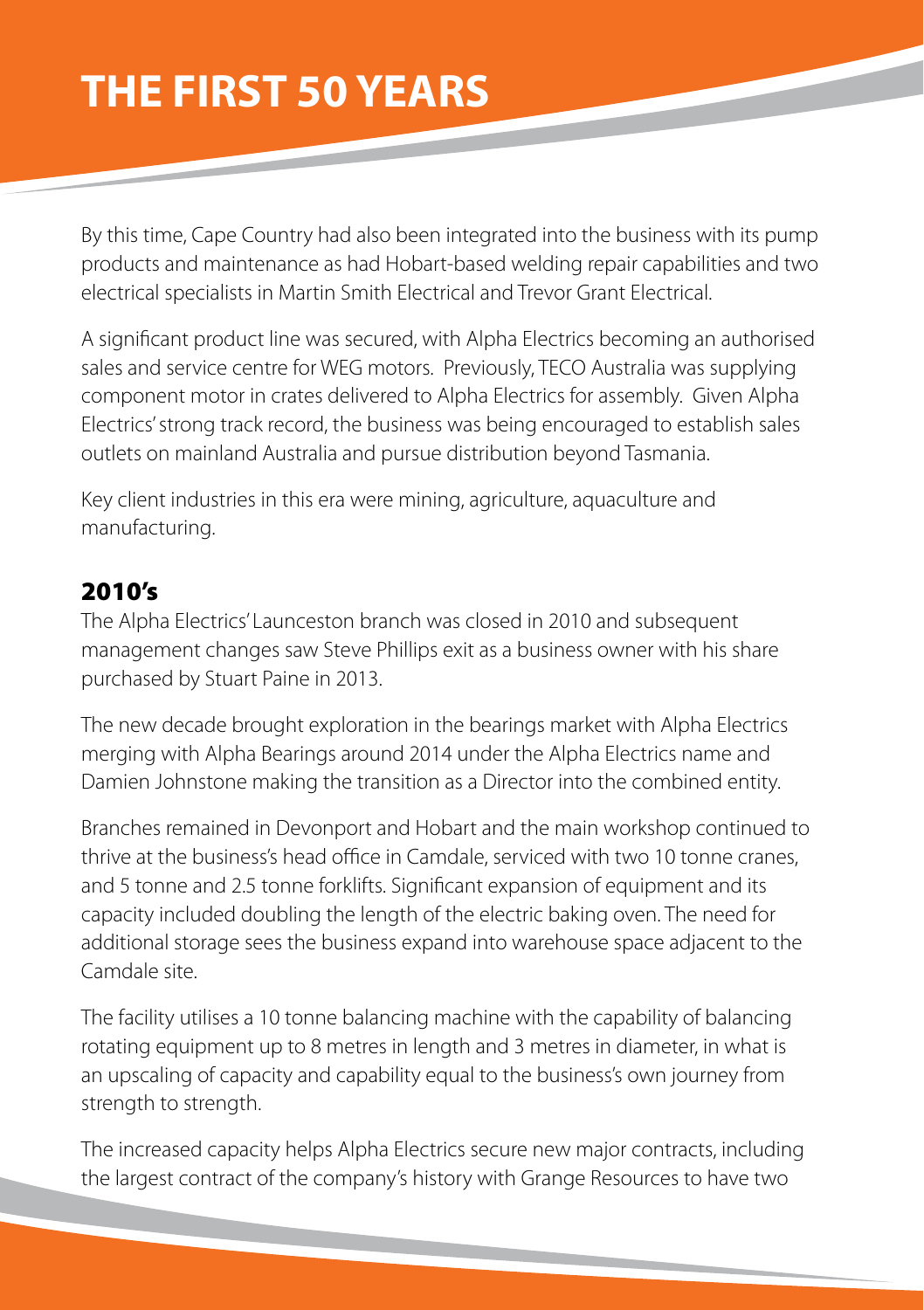synchronous mill motors designed and tailor-made to fit existing infrastructure. Alpha Electrics supplied the motors in late March 2015 and assisted local and international service engineers and technicians with installation.

Key client industries in this era are mining, agriculture, aquaculture and manufacturing.

"With 50 years of experience behind us, Alpha Electrics has a unique level of market knowledge and a detailed understanding of our customers' motor repair histories.

"We've built a strong supplier network and have maintained long term relationships with both customers and suppliers. The Alpha Electrics database sets us apart from the competition.

"The company has evolved significantly over time, particularly in response to the growing volume of motor technologies and supply chains. We carry a large range of stock to meet today's demands and product sales constantly increase. Customers are less likely to get smaller motors repaired nowadays as compared to the early years.

"Having all of that past knowledge is a definite help in running the business. We learn from experience – both good and bad – and that guides us in the right direction.

"Most of all, our history has created strong, long-standing relationships with our major customers and that's an invaluable legacy of Alpha Electrics and one that we're careful to maintain."

#### **Stuart Paine & Anthony Butler**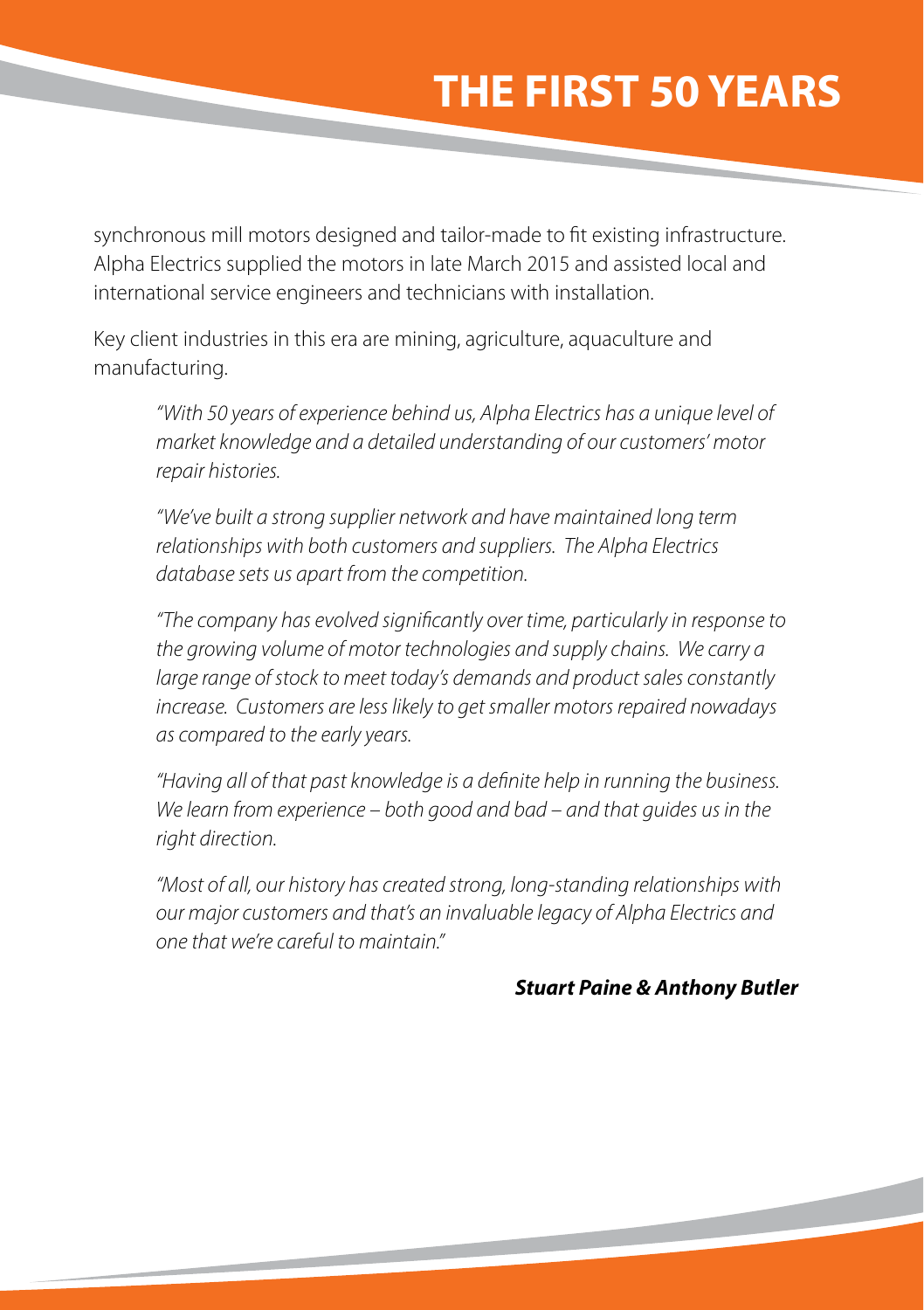#### **An evolution of Alpha Electrics' products**

Alpha Electrics and its historic divisions of Alpha Irrigation and Alpha Bearings have experienced a wide range of products, equipment and mechanical evolution through the years. Demonstrating experience that is second-to-none, Alpha Electrics employees have turned their skills to many brands including:

#### **In earlier years**

- McKay Dynamics' Barlow-Westward
- Teco (manufactured in Singapore)
- Burt (manufactured in Taiwan)
- Trailco travelling irrigators
- IEL pumps and irrigators
- $\cdot$  IRC

#### **In recent years**

- Davey pumps
- Eriez Magnetics
- WEG electric motors
- Keto
- Calpeda pumps
- Philmac
- Bonfiglioli gearboxes
- Genelite
- Acrodyne actuation and control and vibrator motors
- Franklin Electric
- Grundfos pumps
- Flygt
- Nilfisk / Gerni pressure cleaners
- Scorpion
- Peerless compressors
- Raptor submersible pumps
- Ingersollrand domestic compressors
- Global Pumps
- John Crane
- Nord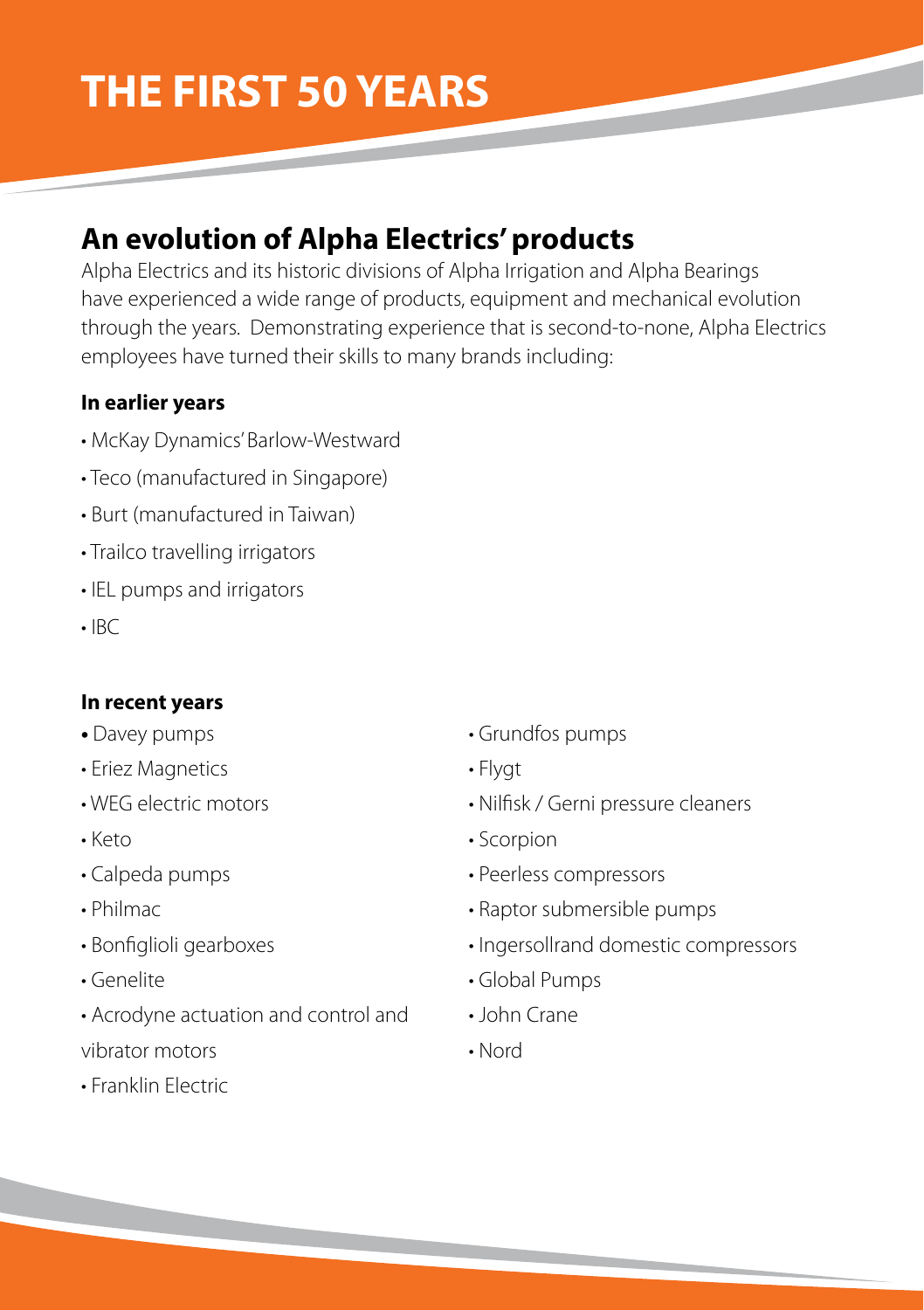#### **Milestones in Alpha Electrics' history**

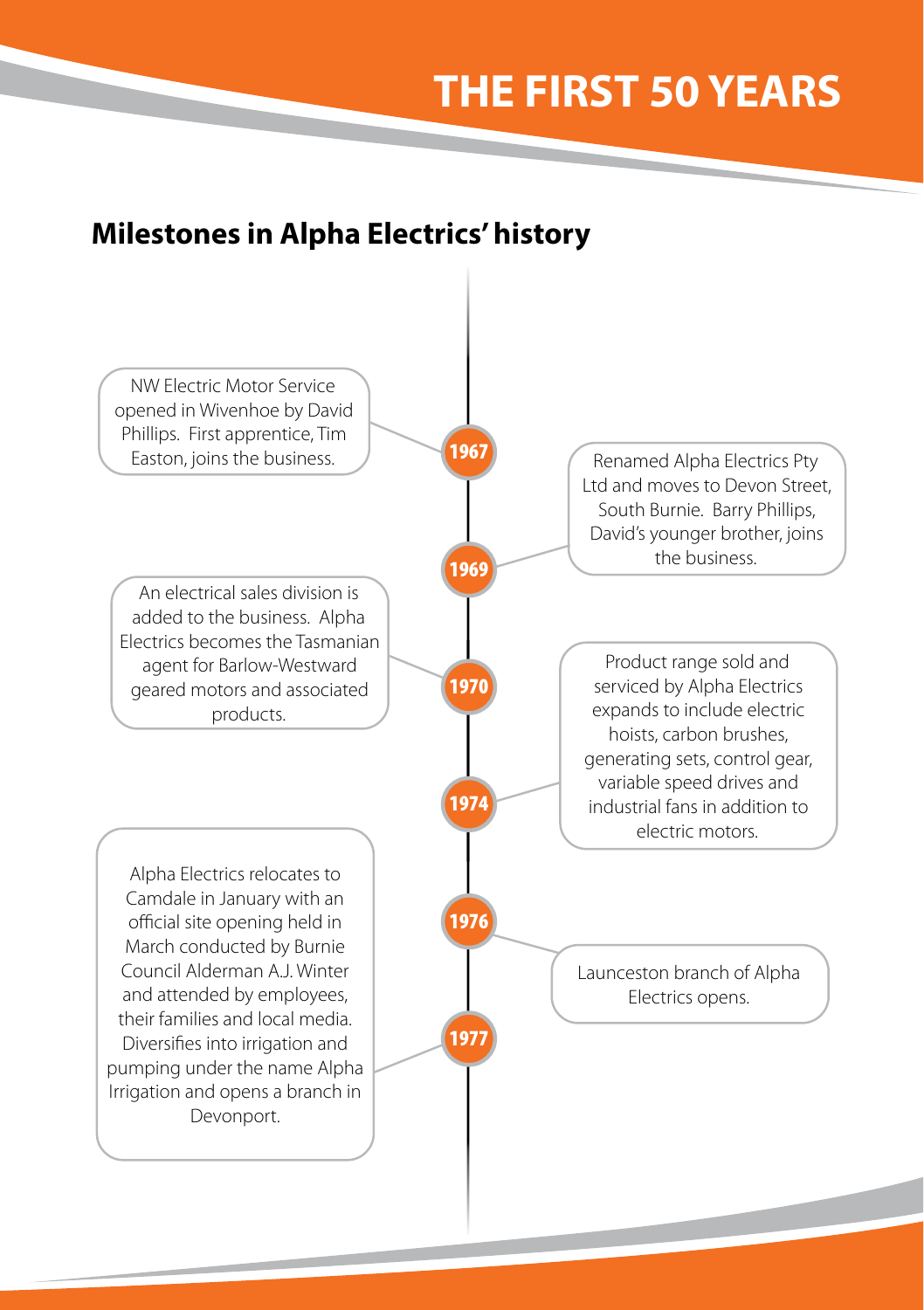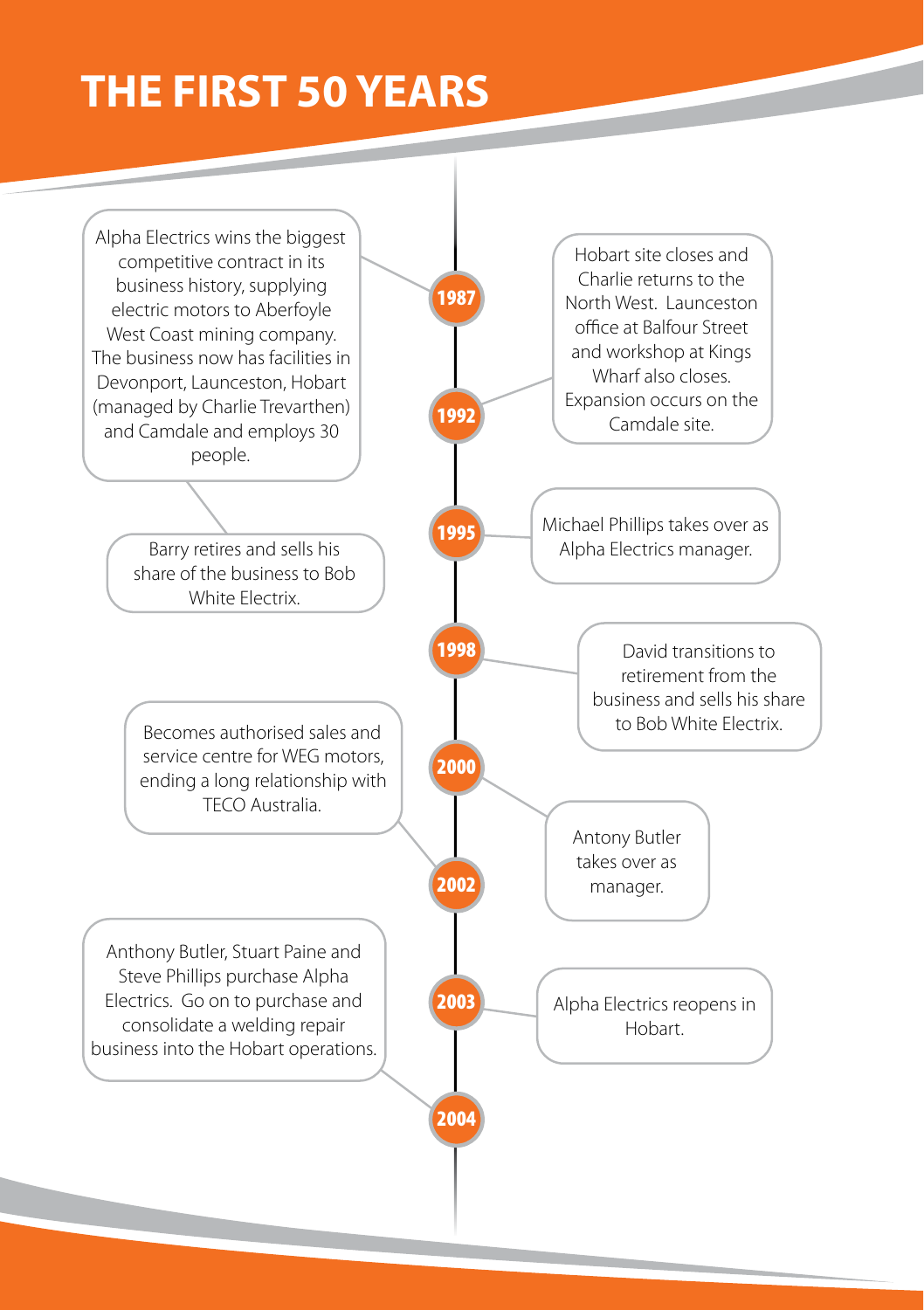